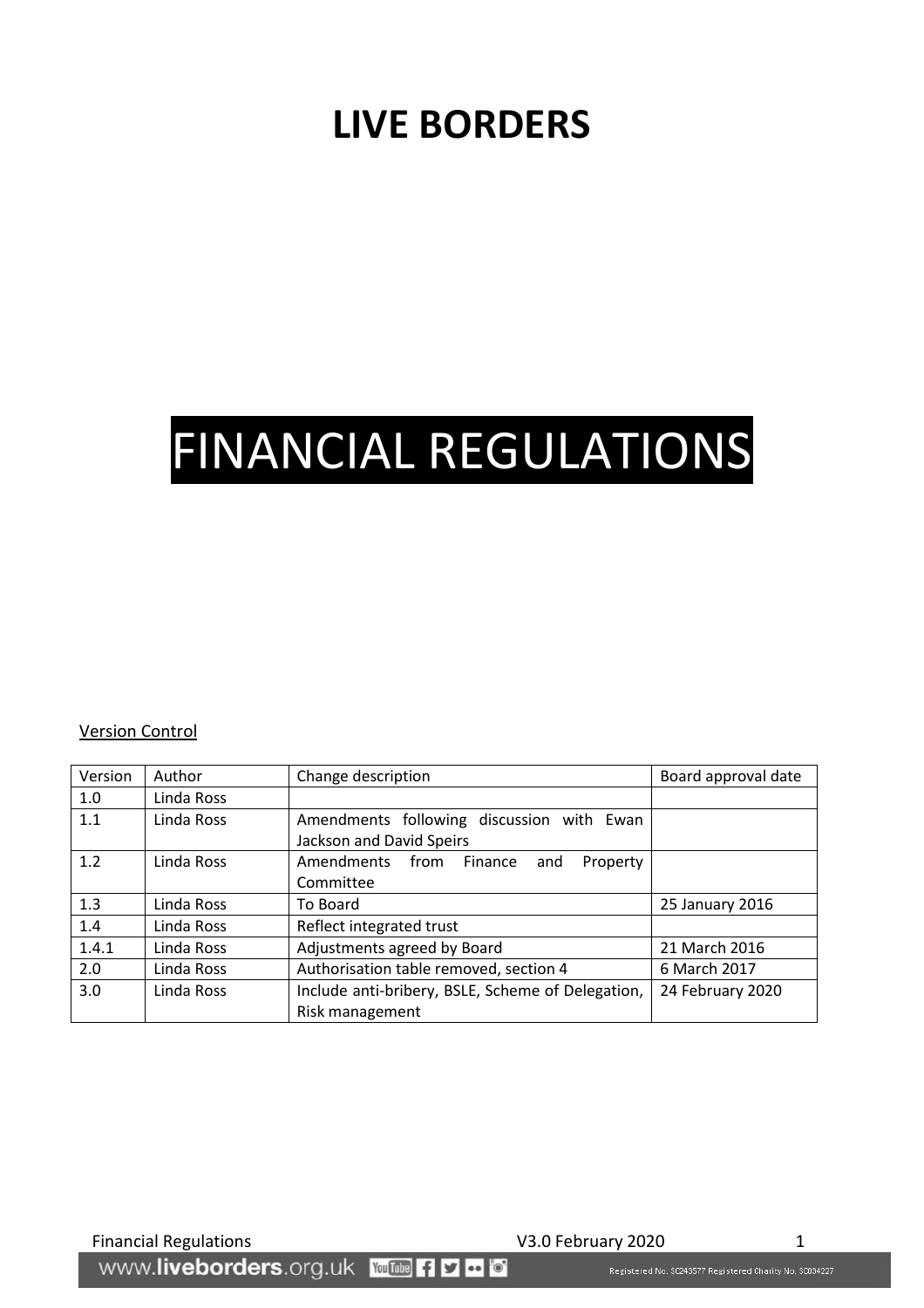#### **Contents**

| $\mathbf{1}$ . |      |                                                    |                                                           |  |  |
|----------------|------|----------------------------------------------------|-----------------------------------------------------------|--|--|
|                | 2.   |                                                    |                                                           |  |  |
|                | 2.1  |                                                    |                                                           |  |  |
|                | 2.2  |                                                    |                                                           |  |  |
|                | 2.3  |                                                    |                                                           |  |  |
|                | 2.4  |                                                    |                                                           |  |  |
|                | 2.5  |                                                    |                                                           |  |  |
|                |      |                                                    |                                                           |  |  |
|                | 3.1  |                                                    |                                                           |  |  |
|                | 3.2  |                                                    |                                                           |  |  |
|                | 3.3  |                                                    |                                                           |  |  |
|                | 3.4  |                                                    |                                                           |  |  |
|                |      |                                                    |                                                           |  |  |
|                | 4.1  |                                                    |                                                           |  |  |
|                | 4.2  |                                                    |                                                           |  |  |
|                | 4.3  |                                                    |                                                           |  |  |
|                | 4.4  |                                                    |                                                           |  |  |
|                | 4.5  |                                                    |                                                           |  |  |
|                | 4.6  |                                                    |                                                           |  |  |
|                | 4.7  |                                                    |                                                           |  |  |
|                | 4.8  |                                                    |                                                           |  |  |
|                | 4.9  |                                                    |                                                           |  |  |
|                | 4.10 |                                                    |                                                           |  |  |
|                |      |                                                    |                                                           |  |  |
|                | 5.1  |                                                    |                                                           |  |  |
|                | 5.2  |                                                    |                                                           |  |  |
|                | 5.3  |                                                    |                                                           |  |  |
|                | 5.4  |                                                    |                                                           |  |  |
|                | 5.5  |                                                    |                                                           |  |  |
|                | 5.6  |                                                    |                                                           |  |  |
|                | 57   | Insurance.                                         | q                                                         |  |  |
| 6.             |      |                                                    |                                                           |  |  |
|                | 6.1  |                                                    |                                                           |  |  |
|                | 6.2  |                                                    |                                                           |  |  |
|                | 6.3  |                                                    |                                                           |  |  |
|                | 6.4  |                                                    |                                                           |  |  |
| 7.             |      |                                                    |                                                           |  |  |
|                | 7.1  |                                                    |                                                           |  |  |
|                | 7.2  |                                                    |                                                           |  |  |
|                | 7.3  |                                                    |                                                           |  |  |
|                | 7.4  |                                                    |                                                           |  |  |
|                | 7.5  |                                                    |                                                           |  |  |
|                |      |                                                    |                                                           |  |  |
|                | 8.1  |                                                    |                                                           |  |  |
|                | 8.2  |                                                    |                                                           |  |  |
|                | 8.3  |                                                    |                                                           |  |  |
|                | 8.4  |                                                    |                                                           |  |  |
|                | 8.5  |                                                    |                                                           |  |  |
| 9.             |      |                                                    |                                                           |  |  |
|                |      | V3.0 February 2020<br><b>Financial Regulations</b> | $\overline{2}$                                            |  |  |
|                |      | WWW.liveborders.org.uk YouTube Fi D - O            | Registered No. \$0243577 Registered Charity No. \$0034227 |  |  |
|                |      |                                                    |                                                           |  |  |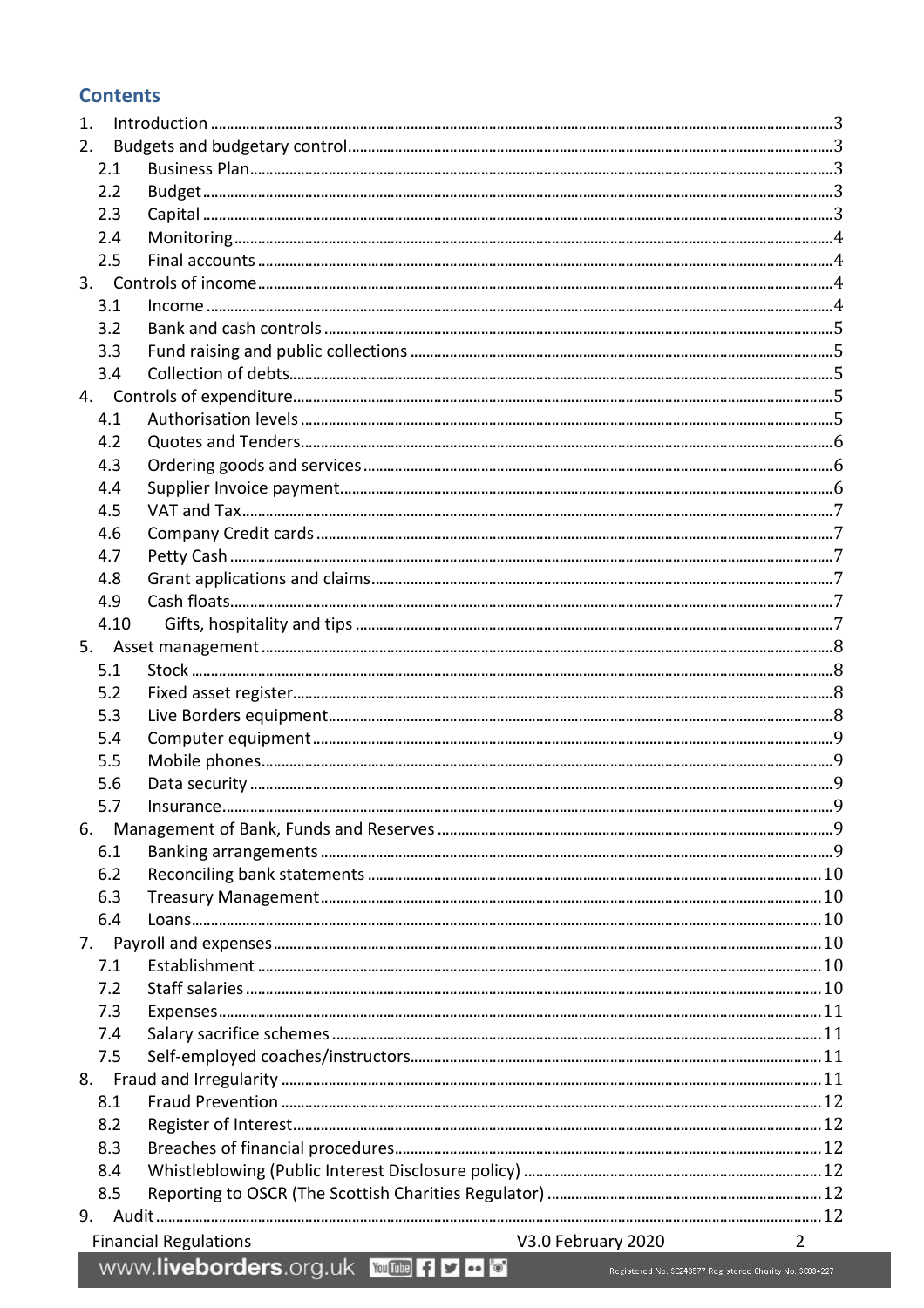## <span id="page-2-0"></span>**1. Introduction**

Live Borders is a Private Company Limited by Guarantee with Charitable status. This means that is has to fully comply with both Company and Charity legislation. As part of this duty Live Borders Trust's Board of Directors have approved these Financial Regulations which sets out the framework for the company, including responsibilities for all financial matters for both the board of Directors and for all employees of the Company.

Standards are in place to help ensure that the work of Live Borders is conducted fully in accordance with the law and in an open and transparent manner. Governance refers to the systems, processes and standards we use to manage our work and help us deliver our services. Openness, integrity and accountability of individuals with Live Borders form the cornerstone of effective governance.

Compliance with Financial Regulations is compulsory for all staff, additionally; staff have a general responsibility for ensuring that the use of the Trust's resources is legal, properly authorised and provides value for money. The Director of Business Services is responsible for issuing financial procedures that set out in more detail arrangements for dealing with all financial matters, are applicable to all staff, and are compulsory. Financial procedures are held at HQ, with copies held at all Live Borders centres and electronically on the shared directory.

Borders Sport and Leisure Enterprises, the wholly owned trading subsidiary, is also covered by these regulations.

## <span id="page-2-1"></span>**2. Budgets and budgetary control**

#### <span id="page-2-2"></span>**2.1 Business Plan**

As set out in our Services Agreement with Scottish Borders Council (SBC), a business plan is agreed by Senior Management Team and approved by Board prior to submission to SBC annually.

#### <span id="page-2-3"></span>**2.2 Budget**

Budget preparation is the responsibility of the Directors of Service, delegated as appropriate, led and supported by the Director of Business Services.

Draft budgets with adequate supporting working papers are considered and agreed by the Senior Management Team. Following which, the draft budget is scrutinised by the Board, relevant budgetary implications will also be considered by Finance Committee prior to submission to the Board for approval.

#### <span id="page-2-4"></span>**2.3 Capital**

A capital allocation is ring fenced by SBC, for plant replacement and refurbishment i.e. work to maintain the fabric of the building, where possible this is used to attract external funding. This arrangement supports the managed Sports facilities. For Cultural Services properties, managed through landlord repair and maintenance lease, the Trust can bid to SBC capital budget for additional capital works.

Financial Regulations 3

WWW.liveborders.org.uk YouTube fly to o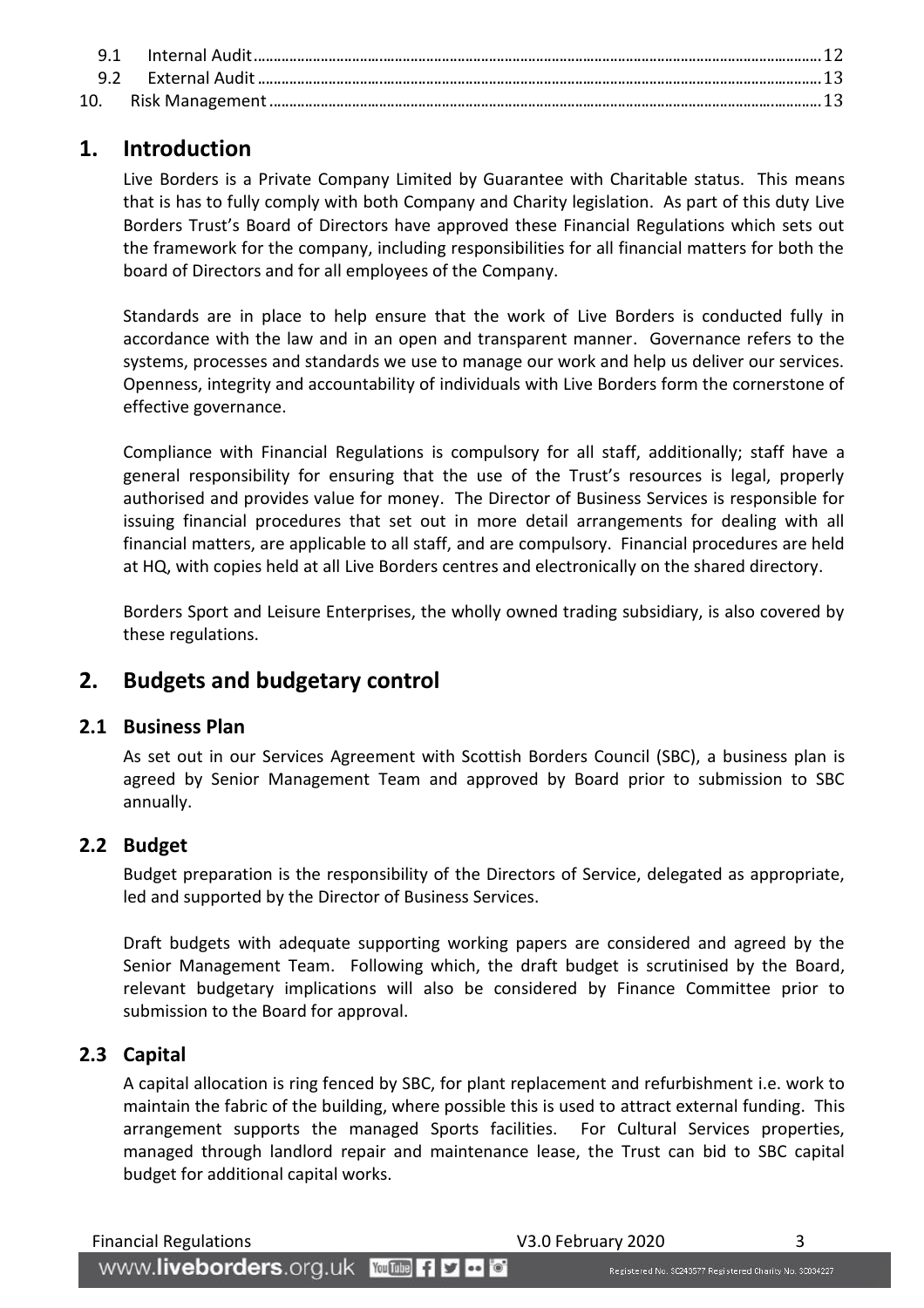Capital projects under £25k will be presented for information to Committee. All other proposals will be presented with business case and supporting papers for scrutiny by the Finance Committee and approved by Board.

#### <span id="page-3-0"></span>**2.4 Monitoring**

It will be the responsibility of the Service Managers to manage and monitor their budget on an ongoing basis and ensure that adequate budgetary provision exists for all orders placed and in light of known future budget commitments. The Director of Business Services is responsible for ensuring that for each budget line, a budget holder is identified who is fully familiar with their budget responsibilities.

Monthly management accounts are a key control document used by Managers. The financial position, explanations of variances and full year forecast will be reported to every Finance Committee and quarterly to Board.

For capital projects an audit will be carried out six months after completion, with further follow up audit after two years.

No unspent balance of budget will be permitted to be carried forward to the next financial year unless income has been received for a restricted purpose.

#### <span id="page-3-1"></span>**2.5 Final accounts**

The Director of Business Services is responsible for ensuring that the statutory accounts are submitted to external auditors and appropriate statutory bodies and produced in compliance with relevant legislation and accounting requirements.

Draft final accounts will be presented to the Audit and Governance Committee, who will meet with the external auditors. Board will then consider final accounts along with the auditor's report prior to submission to OSCR and Company House

#### <span id="page-3-2"></span>**3. Controls of income**

#### <span id="page-3-3"></span>**3.1 Income**

The Director of Business Services is responsible for ensuring that appropriate procedures are in place to enable Live Borders to receive all income to which it is entitled.

Prices for all products and services will be reviewed annually and reported to Board.

Wherever possible, bookings should be paid in advance or at the time of booking. Where the Director of Business Services has agreed credit agreement, bookings can be invoiced one month in arrears e.g. Club bookings.

The Director of Business Services is responsible for ensuring that all external grants are invoiced or otherwise received promptly and appropriately recorded in Live Borders' accounts. Where grants are to be ring fenced for a particular purpose this shall be noted. Where this involves more than one financial year the Director of Business Services shall ensure that appropriate arrangements are in place to identify these sums as restricted funds in Live Border's accounts.

Financial Regulations V3.0 February 2020 4

www.liveborders.org.uk YouTube fiyed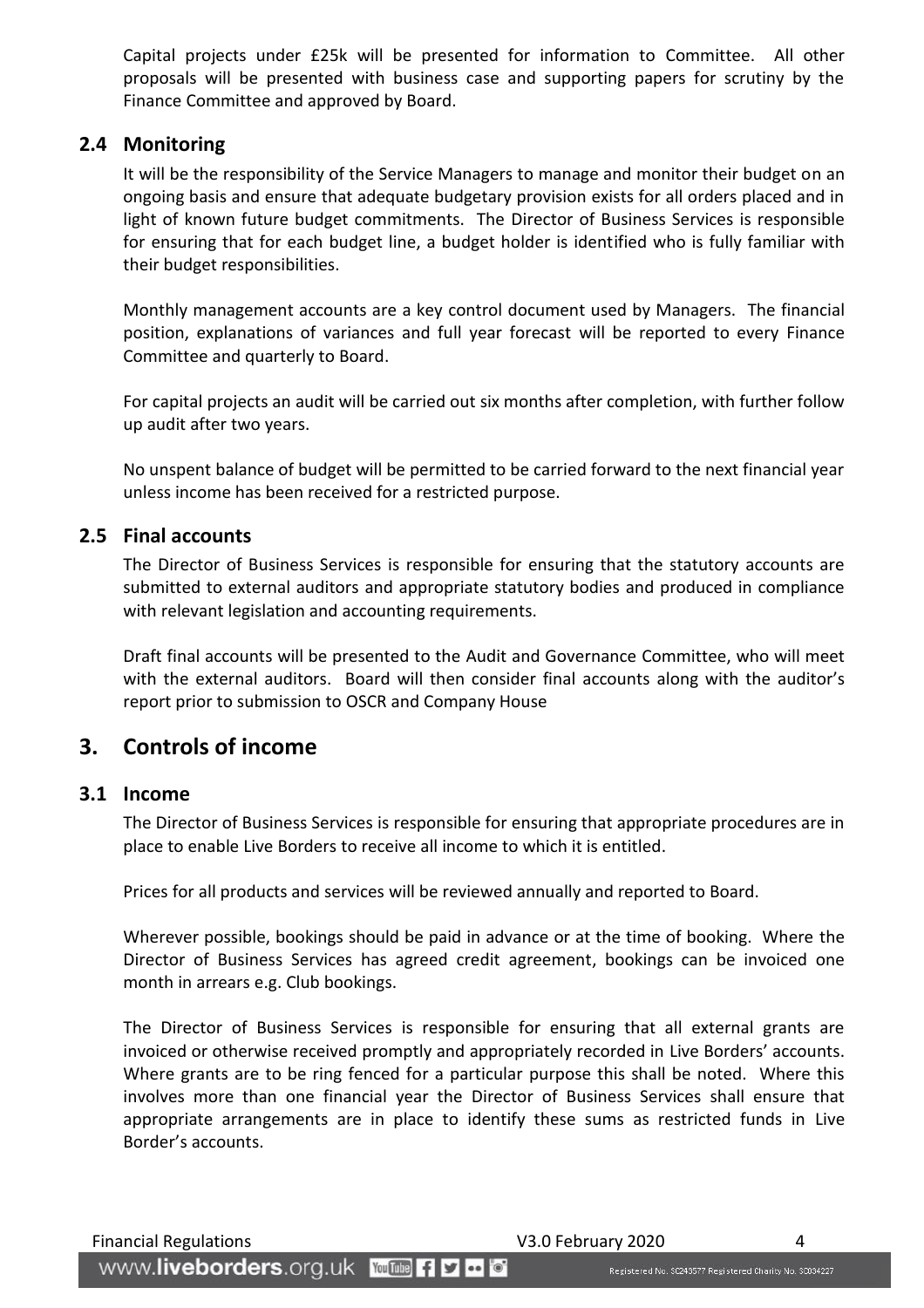#### <span id="page-4-0"></span>**3.2 Bank and cash controls**

All cash received must be recorded at the time of the transaction, in line with our detailed procedures. Monies must be stored on site and banked in line with the financial procedures. No deductions for whatever reason may be made from cash receipts prior to banking (with the exception of our petty cash where no open cheque facility is available at the bank).

Where errors in handling cash occur, financial procedures for "overs/unders" should be followed. The Finance and Performance Manager will review over/unders on a regular basis and is responsible for investigating regular occurrences. Subject to these findings, an employee may be subject to disciplinary action.

Safes are provided in a number of our facilities and must be used as per our financial procedures.

#### <span id="page-4-1"></span>**3.3 Fund raising and public collections**

Where fundraising, sponsored events or public collections are carried out employees must ensure that the necessary licensing arrangements are in place prior to the activity taking place. It is the responsibility of the Service Manager to ensure the activity is properly licensed.

#### <span id="page-4-2"></span>**3.4 Collection of debts**

Service Managers are responsible for recording and identifying debt due and raising appropriate sales invoices.

The Director of Business Services shall have overall responsibility for the collection of monies due to Live Borders and to ensure that systems are in place so that:

- Debtors invoices are raised promptly in respect of income due to Live Borders and raised on official Live Borders invoices
- Swift and efficient action is taken to collect overdue debts in accordance with Live Borders procedure
- Any concerns regarding outstanding debts will be reported to Senior Management Team.

The Finance and Performance Manager has authority to write-off bad debt to the value of £3,000 reporting all write-off to Senior Management team.

#### <span id="page-4-3"></span>**4. Controls of expenditure**

Controls on expenditure are required to ensure that only necessary and authorised purchases are made and that funds exist within approved budgets to meet the expenditure. No member of staff is authorised to commit the Trust to expenditure without first ensuring sufficient budget is in place. Controls also ensure that payments are only made for goods and services actually received at the price and/or quality agreed.

#### <span id="page-4-4"></span>**4.1 Authorisation levels**

The Chief Executive Officer will manage a list of authorised signatories and authorisation levels. Purchases over £25,000 require to be approved by Board. Second signatory/authorisation by the Chief Executive Officer or Director of Business Services required for all purchases over £10,000.

Authorised bank signatories are in place for three Officers; Chief Executive, Director of Business Services and Finance and Performance Manager and two Trustees, Chair of the Board and Chair of Finance Committee.

#### Financial Regulations V3.0 February 2020 5

WWW.liveborders.org.uk YouTube fly to o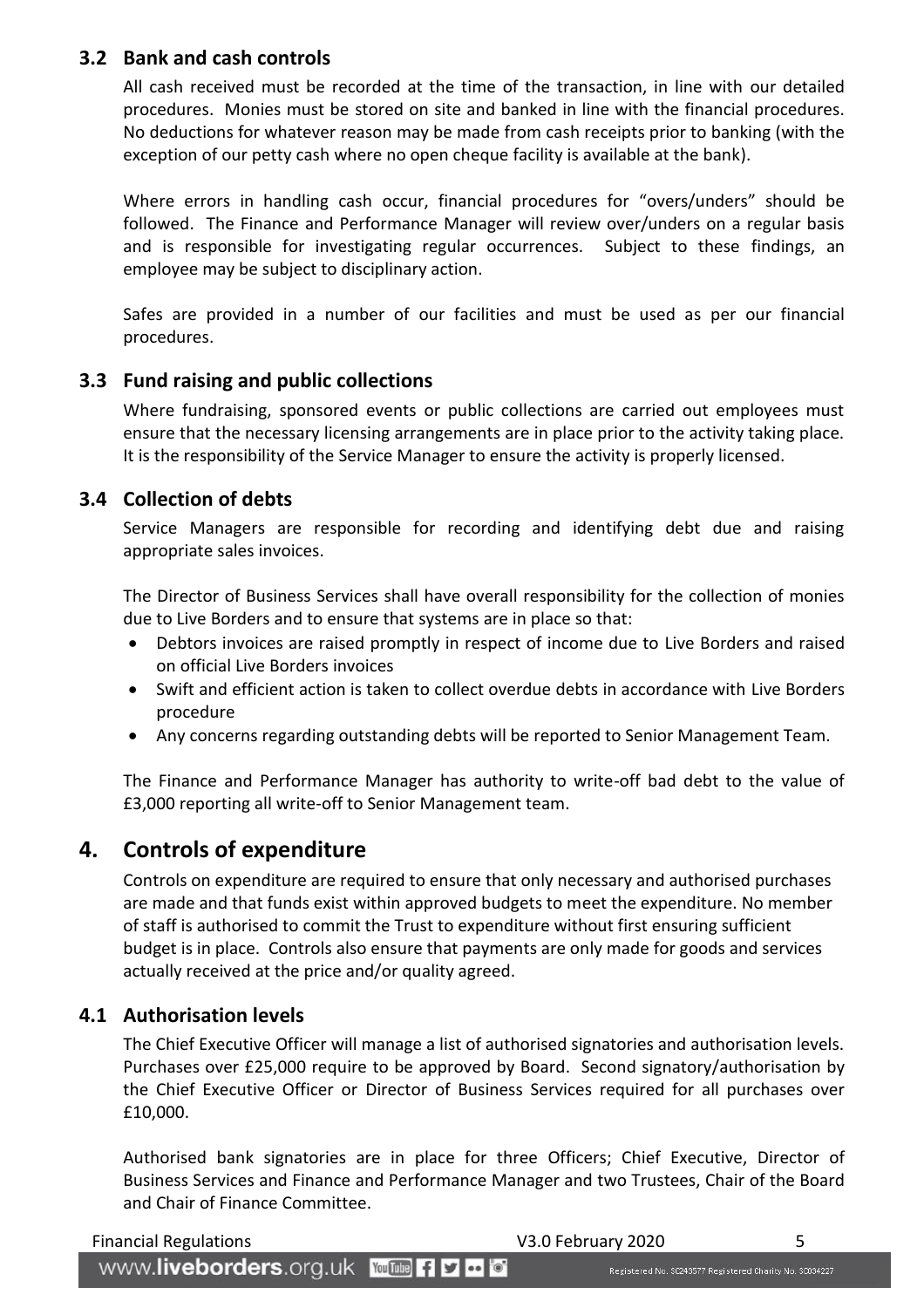Some contracts (including approved capital works), Service Level Agreements and contracted software applications will exceed the above authorisation limits. Subject to the budget being agreed by Board and signed agreements being in place, authorisation of these payments will be delegated to the Chief Executive.

Tenders with an annual value over £25,000 will be reported to Board.

Officers can sign annual Service Level Agreements/contracts within their authorisation limit. Multi-year agreements require approval by the Chief Executive Officer.

#### <span id="page-5-0"></span>**4.2 Quotes and Tenders**

At all times, staff should ensure they can demonstrate value for money. In order to ensure the best value for money and transparency, staff responsible for ordering goods and services, are required to conform to the Live Borders's procedures. It is the responsibility of all staff to ensure they comply with these requirements.

Suppliers with an annual spend in excess of £10,000 for goods and services will be reviewed annually and become the subject of a tendering process when contracts are coming to an end. The tender process will be either:

- open tendering using Public Contracts Scotland, allowing any contractor to apply
- selective tendering allowing pre-selected list of suppliers to tender, or
- negotiated tendering where a single supplier may be appropriate for specialised contracts or extending existing contracts, this route may be used in exceptional circumstances with prior approval by the Director of Business Services

Contracts over £10,000 per annum must be reviewed, at least, every three years.

Competitive quotes should be sought for all substantial work, however, all purchases with a value of more than £1,000 should have competitive quotes.

Decisions on award are evaluated and made in accordance with the most "economically advantageous" terms, taking into account price, quality, delivery, terms, and conditions.

#### <span id="page-5-1"></span>**4.3 Ordering goods and services**

Segregation of duties is a fundamental control principle and ensures that at least two employees are involved in ordering and certifying invoice payments. This is a key control measure for Live Borders and will protect individual employees. This is managed through the Financial Management System.

All goods and services should have a Purchase Order, without which the invoice will not be paid. The financial management system holds details on our preferred suppliers and internal catalogues and these companies should be used where possible. If goods cannot be purchased from our current supplier database, a new supplier request form should be submitted.

Invoices must be in the name of Live Borders Trust.

#### <span id="page-5-2"></span>**4.4 Supplier Invoice payment**

Cheque/BACS payments will be made weekly. Two authorised signatories (section 2.5) must sign the payment paperwork. Cheques/BACS signatories shall take such steps as necessary to

| <b>Financial Regulations</b> |  |
|------------------------------|--|
|                              |  |

Financial Regulations V3.0 February 2020 6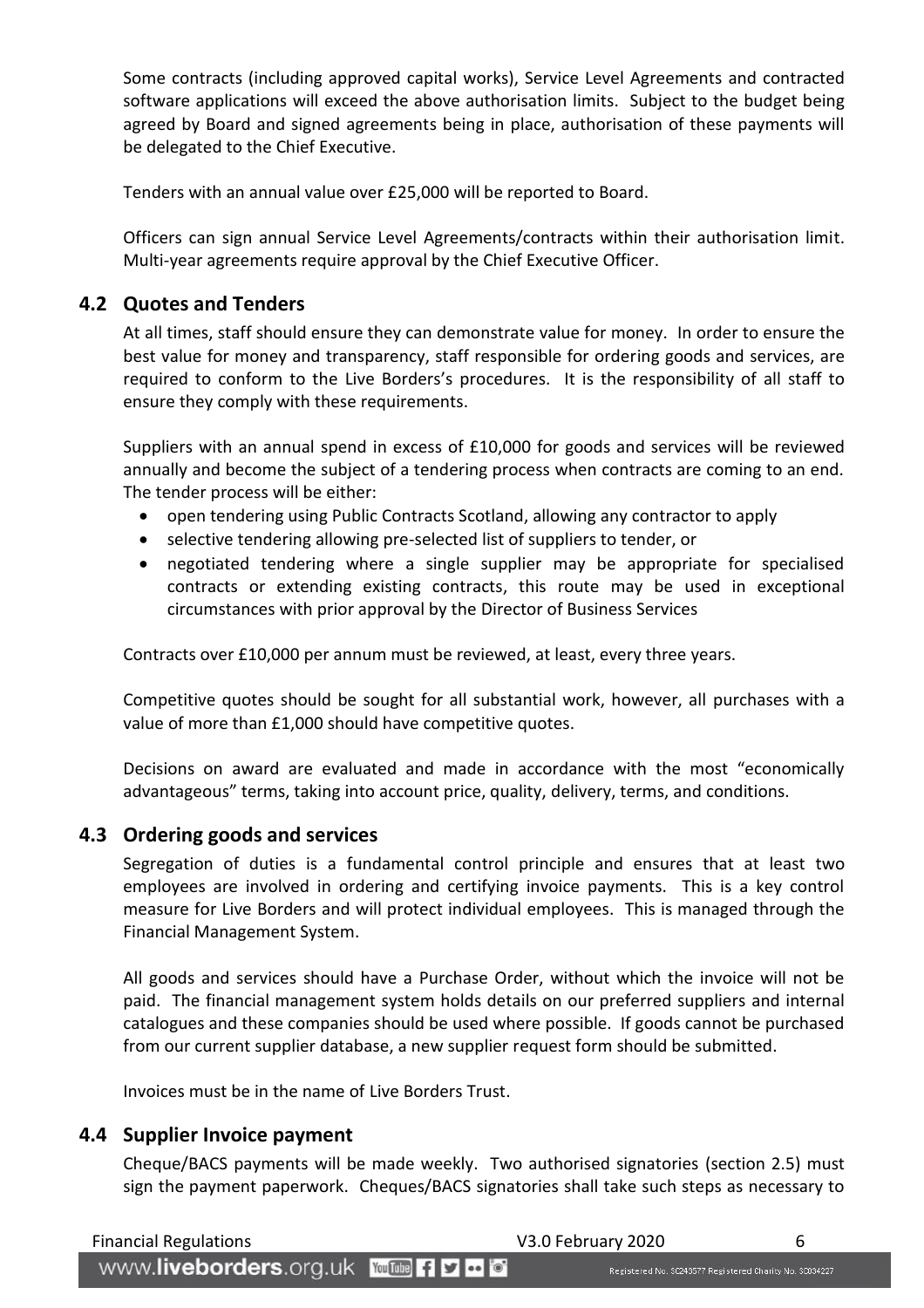satisfy themselves that proper procedures have been followed to ensure that payment requests are supported by appropriate documentation.

#### <span id="page-6-0"></span>**4.5 VAT and Tax**

It is the responsibility of the Finance and Performance Manager to ensure HMRC, PAYE, VAT and tax returns are submitted within the required timescales and all associated correspondence is dealt with. Copies of all returns form part of the company's accounting records.

#### <span id="page-6-1"></span>**4.6 Company Credit cards**

The Chief Executive and Directors hold a company credit card. Payments made by these cards must only be made in connection with goods or services wholly incurred for business purposes. Staff agree to comply with the guidance provided.

Where this card is used, prior authorisation is required by submitting Payment Request Detail Form for authorisation. Prior to engaging in this transaction checks shall be made to ensure that the transaction is being undertaken on a secure internet site. Receipts will be held and matched against the monthly statement and the VAT position clarified prior to processing payment. Any discrepancies will be brought to the attention of the Finance and Performance Manager.

#### <span id="page-6-2"></span>**4.7 Petty Cash**

Payments made in cash by Live Borders should be kept to a minimum.

Under no circumstances can cash payments be made from incoming cash receipts or by way of direct withdrawal from Live Borders bank accounts.

Petty cash is held at most facilities. Responsibility for their use, reimbursement and safekeeping rests with the Imprest Holder. Petty cash may only be used for small value purchases (less than £20.00). Receipts must be provided for every transaction.

The petty cash will be checked bi-annually as part of the internal audits.

#### <span id="page-6-3"></span>**4.8 Grant applications and claims**

The Director of Business Services must be engaged in the drafting of all grant applications and formally sign these off prior to submitting for authorisation by the Chief Executive Officer.

The Director of Business Services will ensure appropriate grant registers are maintained and guidance available to service managers.

#### <span id="page-6-4"></span>**4.9 Cash floats**

Cash floats will be allocated to a single responsible officer, for the purposes of pop-up bars and similar activity only.

#### <span id="page-6-5"></span>**4.10 Gifts, hospitality and tips**

The acceptance of gifts and hospitality must be carefully considered to protect employees and the reputation of Live Borders.

The Director of Business Services will be responsible for maintaining the register of gifts and hospitality, including gifts and hospitality offered but declined.

| <b>Financial Regulations</b>                  | V3.0 February 2020                                      |  |
|-----------------------------------------------|---------------------------------------------------------|--|
| WWW.liveborders.org.uk YouTube f <b>y</b> a o | Registered No. SC243577 Registered Charity No. SC034227 |  |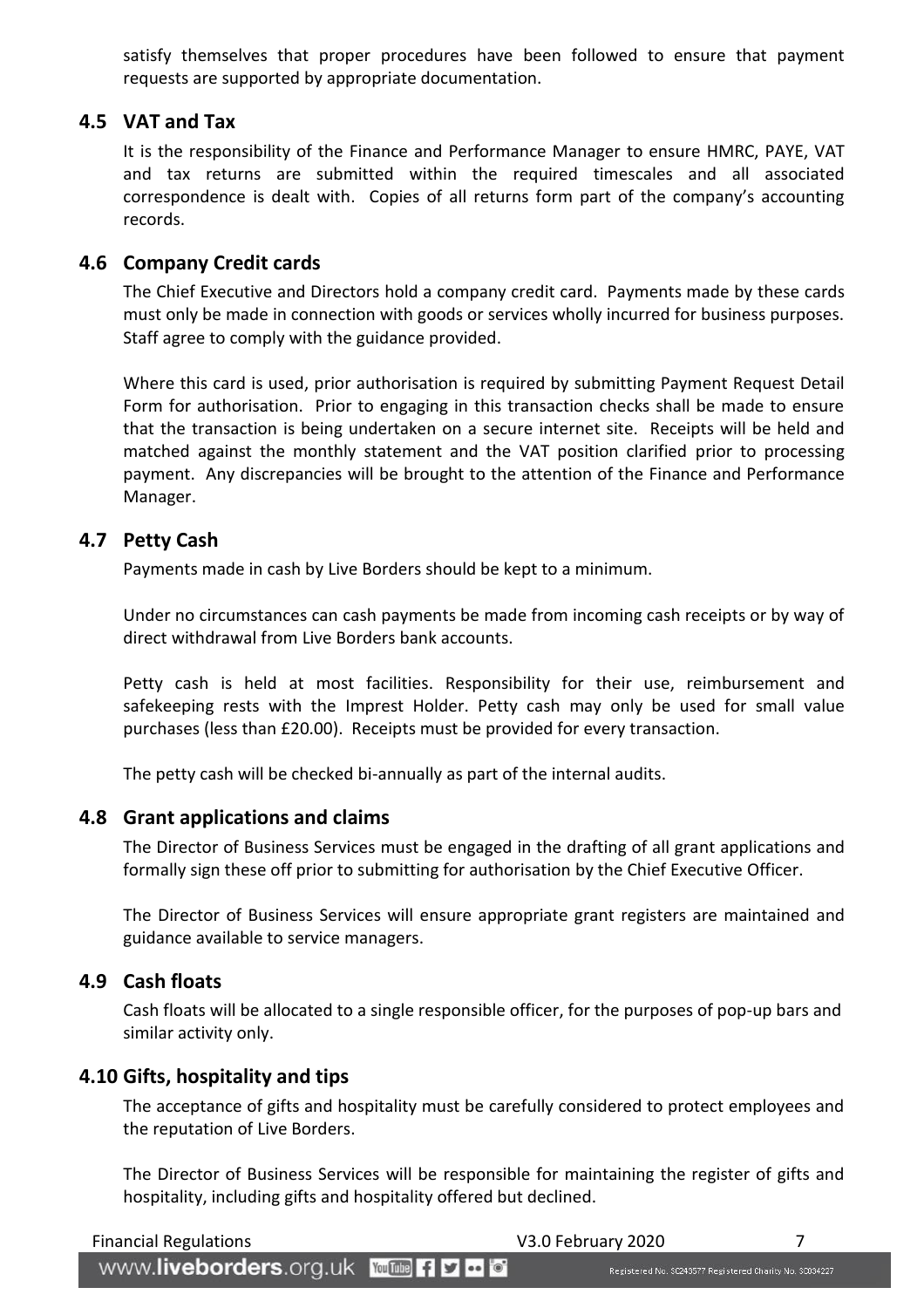It is the responsibility of all employees offered gifts and hospitality to follow the guidance.

No tip bowls/jars are to be on display in any sites, staff should not accept tips from customers.

#### <span id="page-7-0"></span>**5. Asset management**

#### <span id="page-7-1"></span>**5.1 Stock**

It is the responsibility of the Directors of Service to implement appropriate stock control procedures.

All stocks should be held securely, with access to stocks limited to designated employees. The minimum stock level, as agreed with the Service Manager, at which economies of scale for purchasing can be achieved commensurate with the demand for stocks according to operations should be maintained.

Service Managers should carry out regular and ad hoc stock checks. These should be recorded. Where discrepancies are noted between recorded and actual stock levels, these should be investigated as a matter of urgency.

A note on damaged or obsolete stock should be entered onto the monthly stock sheets. The Finance Department will not value the items, but will instruct the centre on whether goods should be returned to supplier or destroyed.

Where employees are found to be misusing or removing stocks for personal use, this may be the subject of disciplinary action.

Third party stock: The same stock control and checks must be in place for any third party stock held on site. In addition, compliance with stock procedure note is essential.

#### <span id="page-7-2"></span>**5.2 Fixed asset register**

Live Border's asset register is held on the WAM (Online property management database). The Property and Asset Manager is responsible for keeping this up to date.

The Fixed Asset register includes all improvement works and capital spend on the Trust.

Assets are depreciated in line with the capitalisation policy.

The Finance and Performance Manager is authorised to dispose of assets with zero net book value. Disposal of other assets require approval by Chief Executive Officer.

#### <span id="page-7-3"></span>**5.3 Live Borders equipment**

It is recognised that in order to effectively carry out their job role, certain employees will be provided with Live Borders equipment that will be taken away from an employee's main place of work. An employee's line manager will make clear during an induction process the assets an employee is authorised to remove from their main place of work.

In the event of loss or damage to Live Borders assets, where it can be demonstrated that the employee has taken all reasonable steps to take care of the asset, it will be replaced and no further action taken. Where it cannot be demonstrated that reasonable steps have been taken the employee will be required to repair/replace the asset at their own expense.

Registered No. \$C243577 Registered Charity No. \$0034227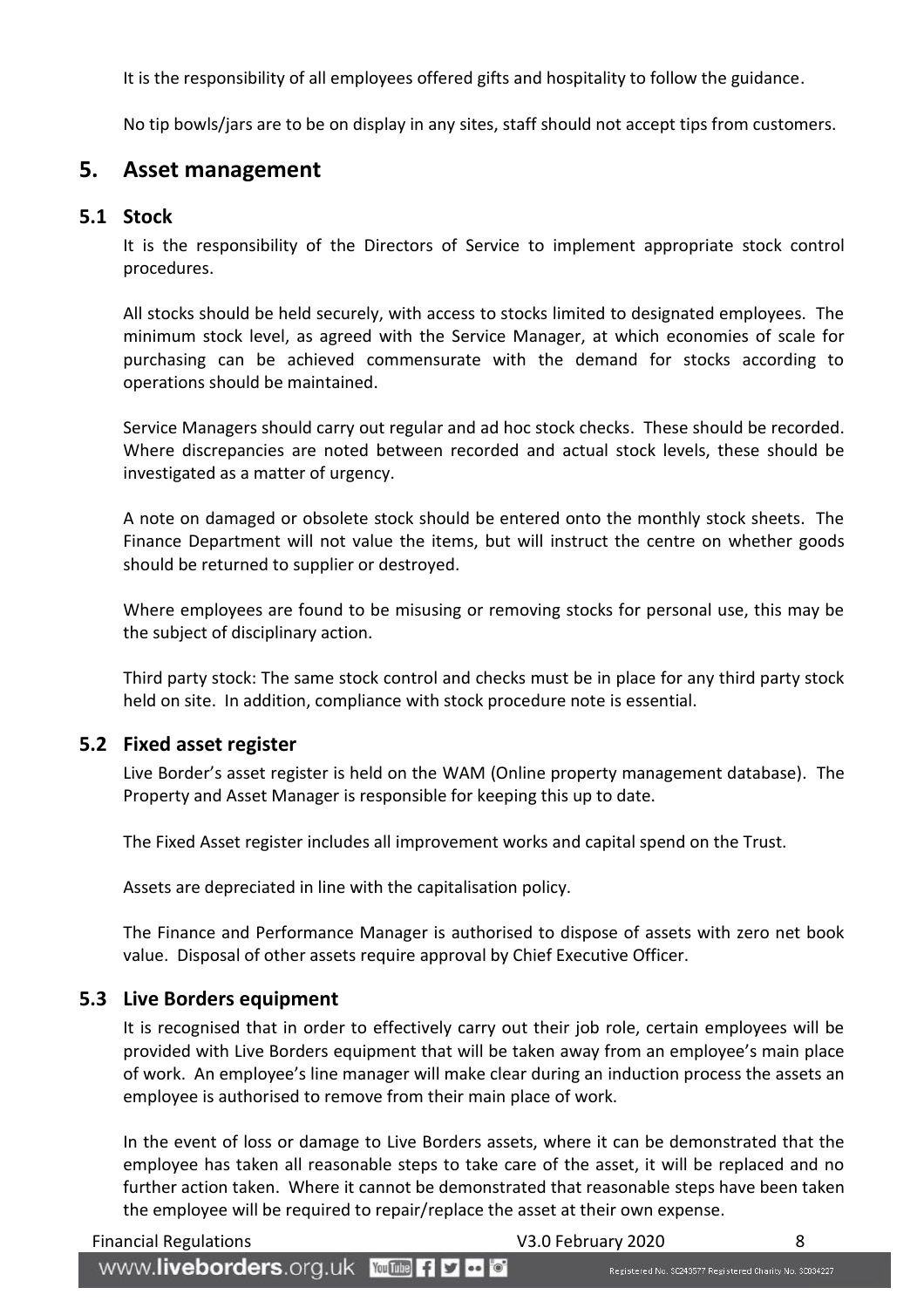#### <span id="page-8-0"></span>**5.4 Computer equipment**

Where employees are provided with computer equipment and are authorised to remove these from their main place of work, employees are responsible for ensuring that they take all reasonable steps to protect the computer equipment from theft e.g. where it is necessary to leave a laptop in a locked car it must be placed out of sight in a locked boot.

Storage of data on portable memory sticks, external hard drives or other storage systems may expose Live Borders and staff, partners, suppliers and customers to the risk of theft, fraud, identify theft and loss. Employees must take care of such devices, comply with policy and should always ensure that devices taken away from Live Borders premises are encrypted or password protected. Any member of staff who has reason to believe that a storage device may have been lost shall immediately report the loss to the Director of Business Services. Loss of any external memory device may be treated as a disciplinary offence.

Disposal of all equipment needs to be authorised by the Director of Business Services, who will ensure no data can be retrieved.

#### <span id="page-8-1"></span>**5.5 Mobile phones**

Live Borders will provide where employees are considered to have a requirement to use a mobile phone in the course of their employment this. It will be the responsibility of the Senior Management Team to identify such employees. Reference should be made to the "mobile and office telephone policy".

#### <span id="page-8-2"></span>**5.6 Data security**

Employees must not hold data on Live Borders customers in their personal phones/computer equipment. All contact with customers must be through formal Live Borders channels.

Employees dealing with payment cards and direct debit mandates should ensure they are familiar with PCI (Payment card industry data security standard) and direct debit requirements.

#### <span id="page-8-3"></span>**5.7 Insurance**

The Finance and Performance Manager is responsible for reviewing annually and arranging insurance. Records must be maintained for all insurance records.

The Finance and Performance Manager can negotiate claims on behalf of the Trust.

#### <span id="page-8-4"></span>**6. Management of Bank, Funds and Reserves**

#### <span id="page-8-5"></span>**6.1 Banking arrangements**

The Chief Executive Officer is responsible for arranging the appropriate banking facilities as required by the Trust and appointment of the Trust bank, following competitive tender process.

The Chief Executive Officer will be responsible for opening and maintaining the bank accounts needed to conduct properly the business of Live Borders, all accounts will be held in the name of the Trust or its subsidiary company. The Board will authorise account signatories.

The Finance Manager shall ensure that proper control is exercised over unused and cancelled cheques.

Financial Regulations and Society and Society V3.0 February 2020 9

www.liveborders.org.uk YouTube fiyed

Registered No. \$C243577 Registered Charity No. \$0034227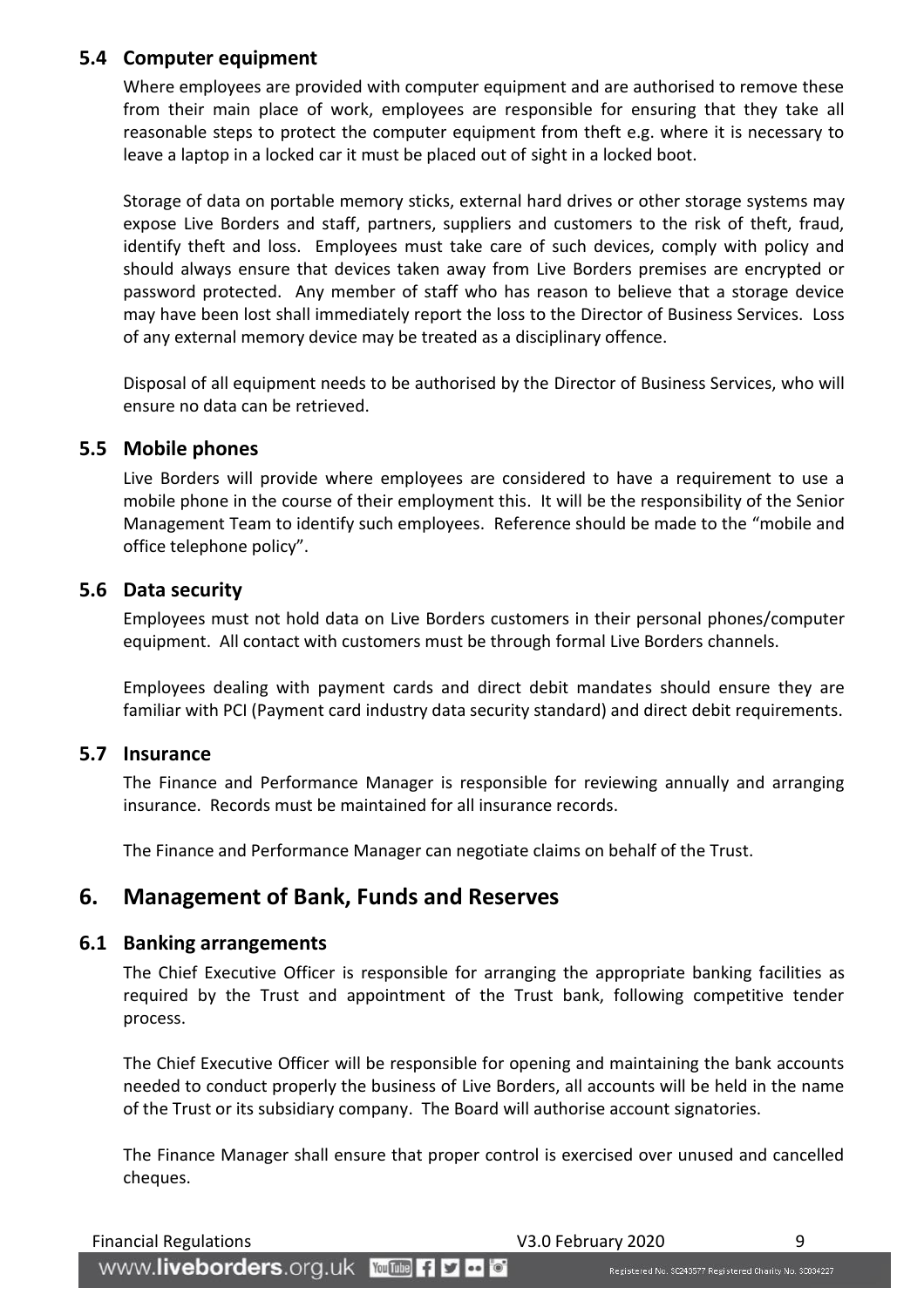Community Centre Management Committees hold their own bank accounts. As per the Financial Guidelines for Community Centres, no staff employed by Live Borders can be authorised signatories.

#### <span id="page-9-0"></span>**6.2 Reconciling bank statements**

The Finance Manager is responsible for the bank reconciliation on a monthly basis. Any discrepancies identified will be investigated. Any unresolved discrepancies will be reported to the Board.

#### <span id="page-9-1"></span>**6.3 Treasury Management**

Management of cash resources will be done in line with the Treasury Management policy.

#### <span id="page-9-2"></span>**6.4 Loans**

Where Board consent is given for Live Borders to borrow money the Head of Business Services is responsible for taking out the loan that shall be in the name of Live Borders. Full details of all loans must be reported to Board.

#### <span id="page-9-3"></span>**7. Payroll and expenses**

#### <span id="page-9-4"></span>**7.1 Establishment**

The Chief Executive is responsible for determining the staff establishment (structure) for Live Borders. This will identify the number of employees (FTE) for each service area, their salary grade, other enhancements that may be payable.

The People Manager will manage the establishment on an ongoing basis, ensuring all appointments are made within the agreed establishment.

#### <span id="page-9-5"></span>**7.2 Staff salaries**

Responsibility for the management of the payroll system rests with the Director of Business Services.

The People Manager is authorised to make offers of employment and to appoint staff. Approval to fill new or existing posts should be sought in accordance with procedures.

The Chief Executive Officer is responsible for authorising the payroll run, ensuring all appropriate payments and deductions have been made. In the absence of the Chief Executive Officer, the Finance and Performance Manager or Director of Business Services is authorised to undertake this function.

Salaries are agreed through the job evaluation process, and benchmarked externally every three years.

Service Managers are responsible for submitting timely authorised records of payroll. Only in exceptional circumstances, approved by the Chief Executive, will emergency payments be made.

Falsification of time sheet claims either by a claimant or an authorising line manager will be subject to disciplinary action.

www.liveborders.org.uk YouTube fiyed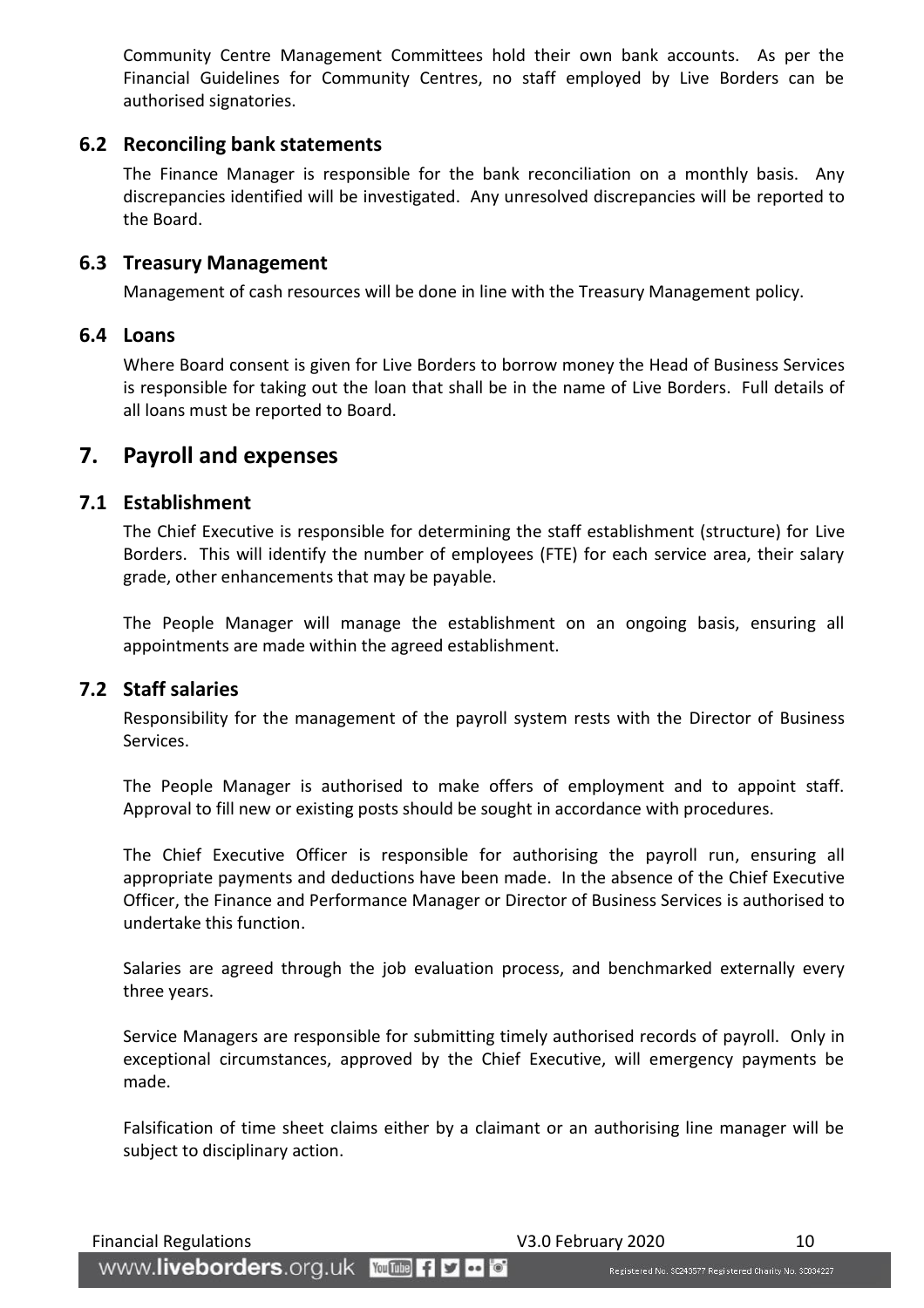No employee, contracted or casual, will undertake any work until confirmation from the People team that all recruitment paperwork, including Disclosure checks, are satisfactory and complete.

#### <span id="page-10-0"></span>**7.3 Expenses**

Travel expenses incurred in the course of undertaking activities in connection with an employee's work will be reimbursed on production of a properly completed and authorised travel expenses claim form, supported by relevant receipts.

Mileage expenses will be reimbursed where they have been incurred wholly in connection with work activities, at the current HMRC rates. Staff should consider the most economical mode of transport.

It is the responsibility of the individual employees using their own vehicle for work to ensure appropriate business mileage insurance is held.

Accommodation and subsistence expenses incurred in the course of undertaking activities in connection with an employee's work will be reimbursed on production of a properly completed expenses form, supported by relevant receipts.

Expenses claim forms should not be used to claim for goods and services, which should be purchased through our order processing system.

#### <span id="page-10-1"></span>**7.4 Salary sacrifice schemes**

Details of salary sacrifice schemes are available from the People team, who are authorised to make agreed deductions from salary.

#### <span id="page-10-2"></span>**7.5 Self-employed coaches/instructors**

To ensure compliance with HMRC guidance (IR35) only bona fide self-employed coaches/instructors shall be used to delivery Live Borders' programmes. This is to ensure that self-employed coaches/instructors are properly accounting for HMRC NI and tax requirements and insurance.

Employees responsible for engaging self-employed coaches/instructors will ensure that they are provided with appropriate documentary evidence to confirm self-employed status and accounting for HMRC contributions. Suitable documentary evidence includes photocopies of their self-assessment return, evidence of Ltd Company ownership or confirmation from their accountant.

In addition, evidence of their professional qualifications for the activity/ies in question, the employees engaging such self-employed coaches/instructors shall obtain public liability / professional indemnity insurance and PVG check. Records shall be retained in line with the IR35 policy.

The process for engaging coaches/instructors is as per section 4.3 ordering goods and services.

#### <span id="page-10-3"></span>**8. Fraud and Irregularity**

The Trust has a zero tolerance towards bribery and fraud, actual or attempted. All staff have a responsibility to report any suspicions of bribery or fraud to the Director of Business Services.

Financial Regulations 11

WWW.liveborders.org.uk YouTube fly to o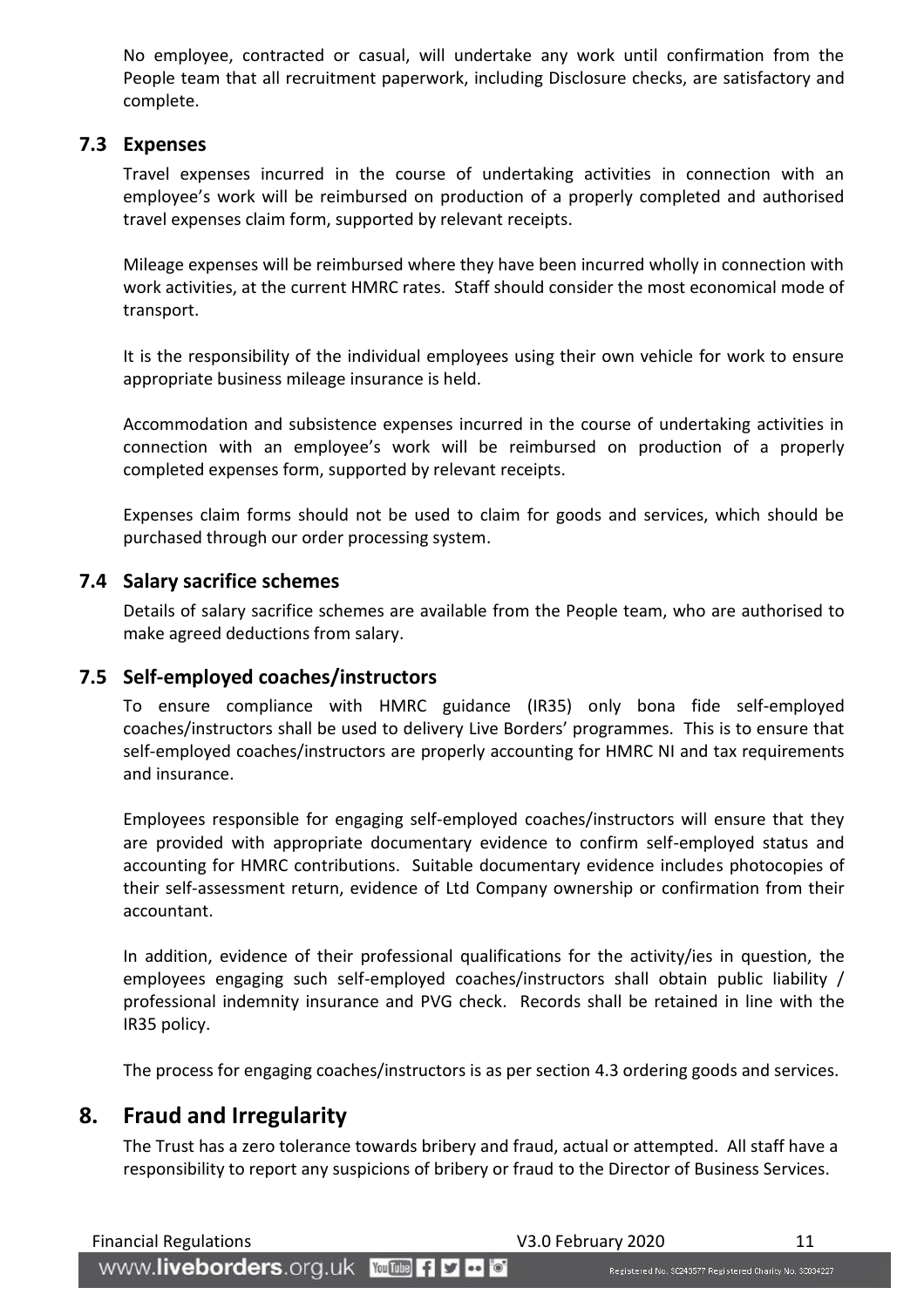#### <span id="page-11-0"></span>**8.1 Fraud Prevention**

Financial fraud and abuse may arise from a number of different activities: bribery, fraud, theft and money laundering or the loss of electronic data may result in significant loss for Live Borders but also may damage our reputation. Live Borders' code of conduct is to be followed at all times by all employees and volunteers. Specific guidance on anti-bribery and fraud is available.

#### <span id="page-11-1"></span>**8.2 Register of Interest**

All staff are required to abide by the terms and conditions of their appointment. Any member of staff who, during the course of their work on behalf of the Trust, becomes involved in a situation where there is or might reasonably be deemed by others to be, a conflict of interest, shall report the matter to their Service Director or People team. All staff should complete a register of interest return on an annual basis, disclosing all secondary work or such commitments and relationships that may lead to conflict of interest.

#### <span id="page-11-2"></span>**8.3 Breaches of financial procedures**

All employees should comply with the code of conduct and act with honesty and integrity. However, it is recognised that at times genuine mistakes may be made, as such, Live Borders will not automatically treat an initial breach of these financial procedures as a disciplinary matter.

Where a breach of financial procedures has occurred the Director of Business Services is responsible for undertaking an investigation and for taking appropriate action and reporting the breach and actions subsequently to the Board.

#### <span id="page-11-3"></span>**8.4 Whistleblowing (Public Interest Disclosure policy)**

Where employees or volunteers suspect fraudulent or other criminal activity they are encouraged to report their suspicions to their line manager, or in the event of their line manager being implicated or otherwise uncomfortable with raising the issue with their line manager, they should report the matter to an appropriate member of the Senior Manager Team. This policy applies to all employees, including any concerns about the conduct of Senior Managers or Board Directors.

Reference should be made to the Public Interest Disclosure policy.

#### <span id="page-11-4"></span>**8.5 Reporting to OSCR (The Scottish Charities Regulator)**

In the event that is known or suspected that Live Borders has been the victim of fraud (financial crime) the Head of Business Services is responsible for reporting the matter to Police Scotland and as a matter of best practice to OSCR immediately under a serious incident reporting regime.

#### <span id="page-11-5"></span>**9. Audit**

#### <span id="page-11-6"></span>**9.1 Internal Audit**

It is the responsibility of the Director of Business Services to ensure bi-annual internal audits are carried out at all facilities and findings documented. Findings will be reported to SMT, and Board where required.

The annual internal audit scheduled is based on risk matrix. Live Borders, many on occasion audit supported third party bodies.

| <b>Financial Regulations</b>             | V3.0 February 2020                                        |  |
|------------------------------------------|-----------------------------------------------------------|--|
| WWW.liveborders.org.uk YouTube Fi D to 6 | Registered No. \$C243577 Registered Charity No. \$0034227 |  |